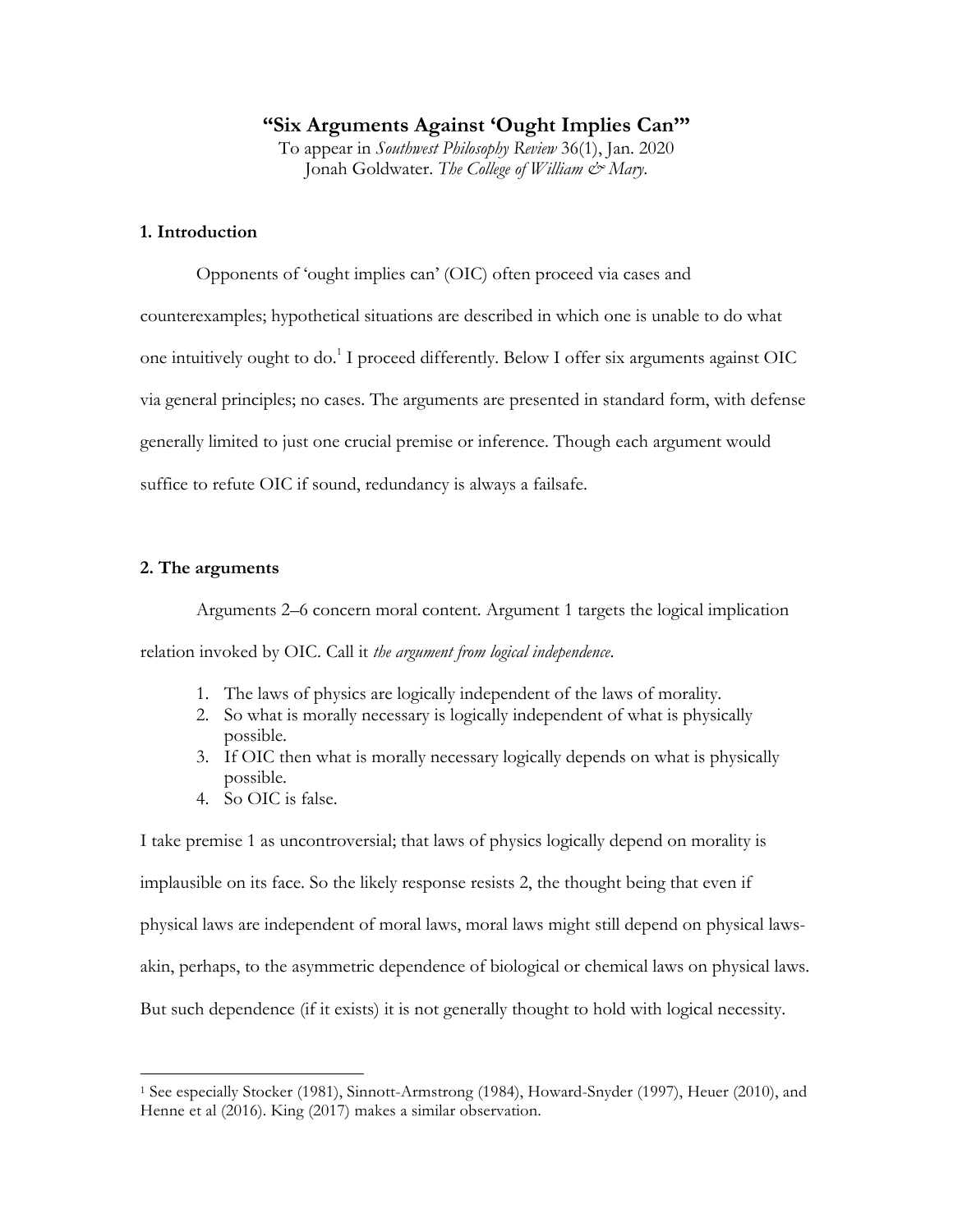Suppose biological or chemical facts are reducible to physical facts, or that the former supervene on or are grounded by the latter. Still, the physical facts are not thought to *entail* or logically imply chemical or biological facts. More generally domains outside physics are thought logically independent of physics even if metaphysically or nomologically dependent. By claiming that ought *implies* can, however, the proponent of OIC claims that the moral and physical do stand in an entailment relation. So the proponent of OIC flouts this independent general principle regarding the logical independence of domains. And this creates an argumentative burden that goes beyond the usual defense of OIC via particular cases or intuition-based thought-experiments. For the proponent of OIC must also defend the general claim that distinct domains can stand in entailment relations after all, or else explain why the moral and physical enjoy a special or unique relationship.

Even granting the methodological point two objections are likely. One is proponents of 'a priori physicalism' do take physical facts to entail chemical and biological facts. <sup>2</sup> So certainly such a view must be on the table. Second, one might think I've got the direction wrong in any case. For proponents of OIC don't claim 'can implies ought'—that physical facts imply moral facts—but only that moral facts imply physical facts. So even if physical facts do not entail chemical or biological facts, such higher-level facts obtaining might be thought to imply their physical possibility, in which case OIC would fit the general pattern.

A single response rebuts both objections, however. First, note that the *a priori* physicalist must invoke physicalism as a closure principle for physical facts to entail higherlevel facts. For if the anti-physicalist doctrines of emergentism or vitalism were true then chemical or biological facts would not be entailed by physical facts; instead, chemical or biological facts would be over and above physical facts. Assuming physicalism is contingent

 $\overline{a}$ 

<sup>2</sup> See e.g. Chalmers and Jackson (2001), amongst other works by each independently.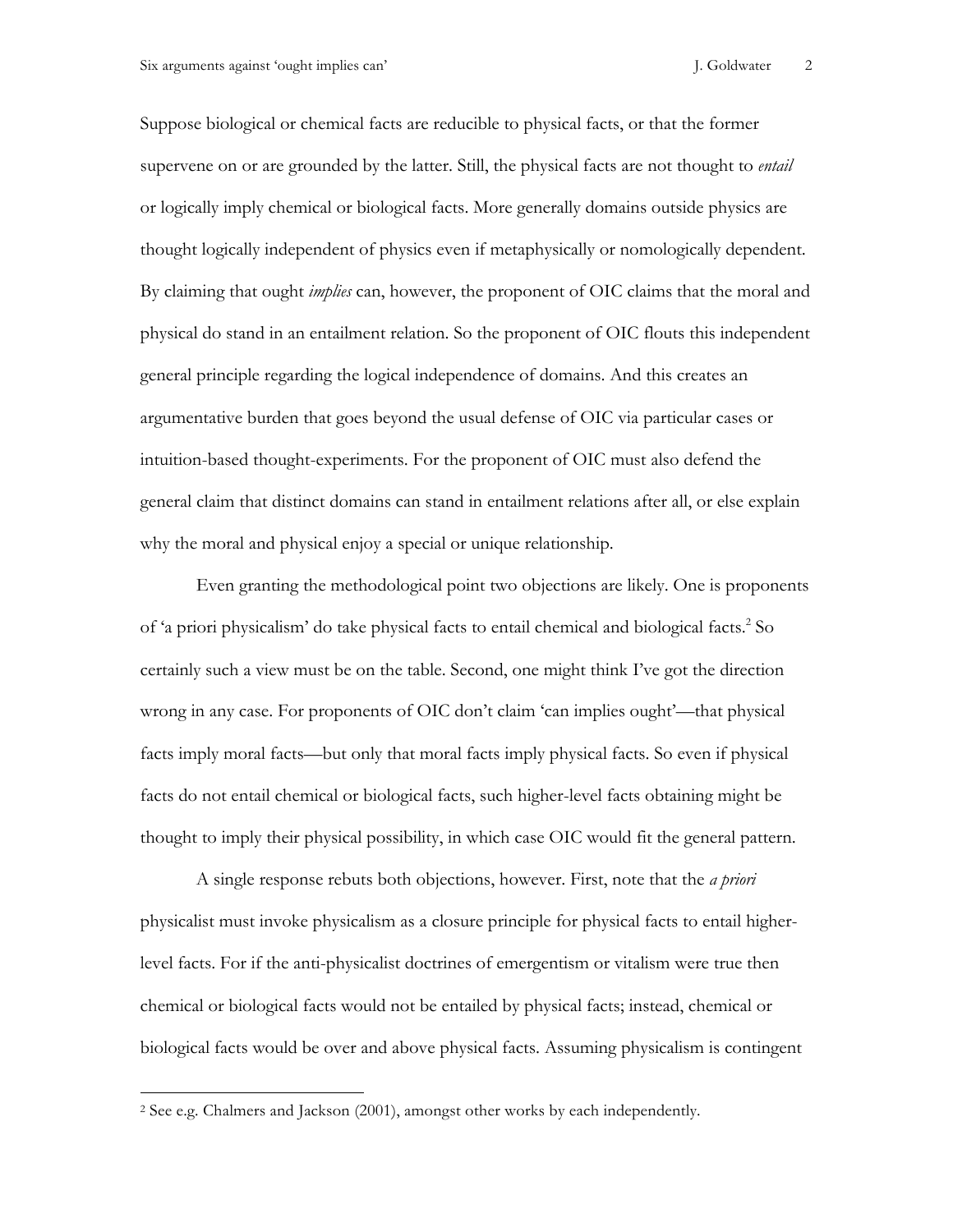shows that physical facts entailing higher-level facts is itself contingent (on physicalism). So this line of response effectively renders OIC as 'OIC only if physicalism'. Whatever the appeal of this weaker variant, it is not OIC as traditionally understood.

The logical possibility of emergentism and vitalism also handles the objection regarding the direction of entailment. For if chemical or biological facts *were* over and above physical facts, chemical or biological possibility would *not* entail physical possibility: there being chemical or biological occurrences that contravene what could occur were only physical laws operative is exactly what would obtain were chemical or biological facts over and above physical facts. So the entailment from higher-level facts to physical facts also requires the assumption of physicalism. Again assuming OIC should not require physicalism, moral and physical facts are logically independent.

The next five arguments against OIC target distinctively moral content. Of these the first is *the argument from imperfection*.

- 1. If OIC then anyone can fulfill every moral obligation he or she has.
- 2. If anyone can fulfill every moral obligation then anyone can be morally perfect.
- 3. So if OIC then anyone can be morally perfect.
- 4. No one can be morally perfect.
- 5. So OIC is false.

A likely response is resisting premise 2 by distinguishing obligation-fulfillment from moral perfection- or, put another way, by claiming there is more to moral perfection than doing one's duty. But one must tread carefully here. Firstly, it is not just one but *all* of one's duties that are relevant. And if one has stringent or hard-to-reach obligations such as '*always* turn the other cheek', or '*never* participate in an economic system that uses people as mere means', then it is hard to see what else would be needed for perfection beyond fulfilling every such duty. If it's objected that an emotional component beyond (contractually-modeled) obligation is necessary for perfection, however, then one may simply consider it an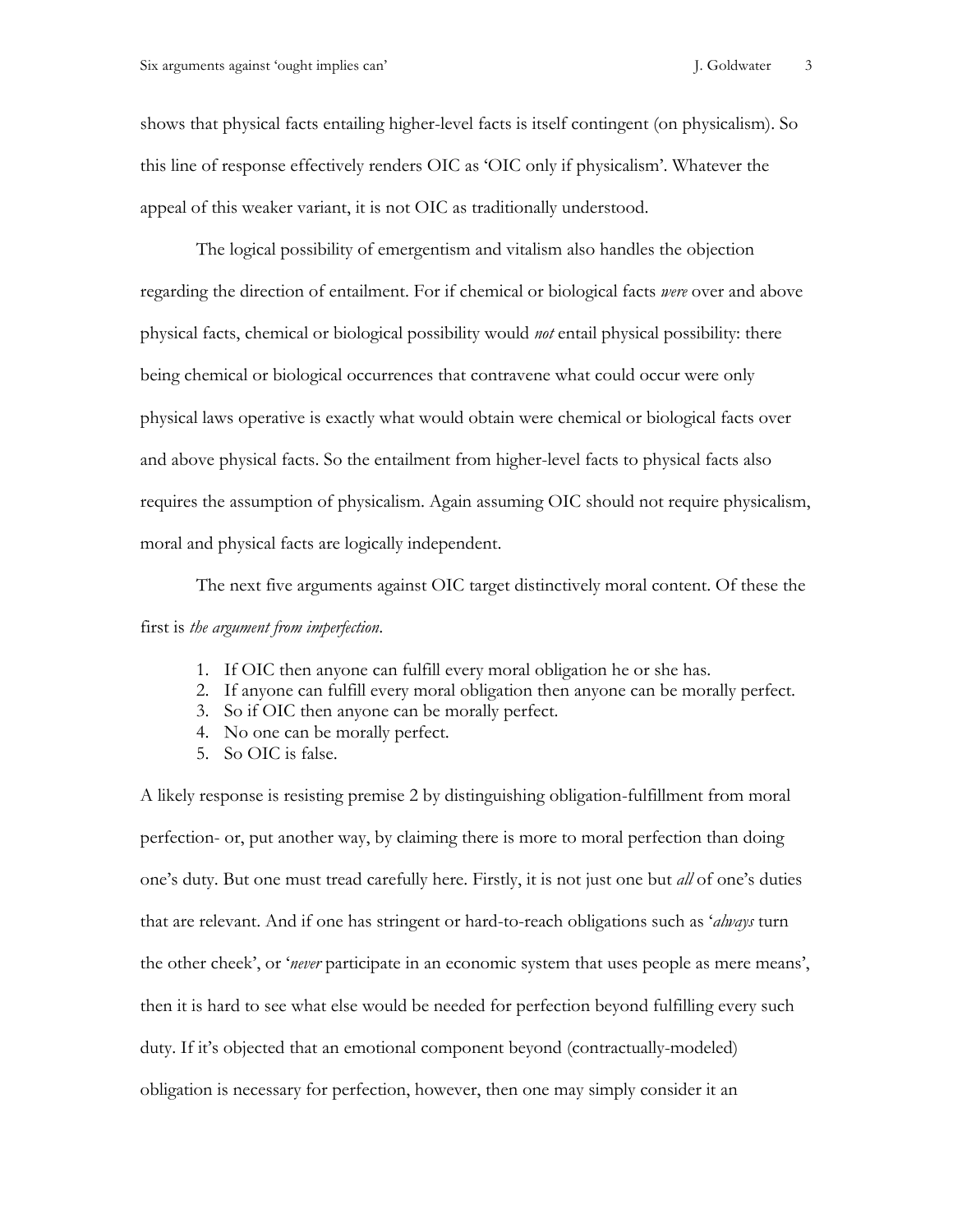$\overline{a}$ 

obligation to do one's duty joyfully or wholeheartedly, or with whatever feeling is thought necessary- in which case it would again be unclear what else perfection would require. So claiming there is more to perfection than obligation-fulfillment does not seem promising.

A more promising route also targets premise 2 (and, perhaps, 4), but via the concept of supererogation and/or satisficing. In particular one might think being perfect is supererogatory, and/or that one may permissibly satisfice, thereby fulfilling one's obligations without acting optimally. But one cannot simply assume supererogation exists, or that 'good enough' is really enough. For the problem here is that the motivation for distinguishing supererogation from obligation just is the thought that what's obligatory should be achievable, which, without independent evidence, risks begging the question for OIC.

Consider for example the common complaint that a Singer-style obligation to reduce oneself to marginal utility to save famine victims would be "too demanding". Yet what this complaint seems to amount to is just the claim that nothing should be obligatory beyond what is achievable, perhaps without much effort or inconvenience, such that one should not be blamed for failing to prevent (in Singer's case) what are conceded to be preventable harms. So according to this worry, even actions granted to be possible, and which would be good to do, outstrip what one ought to do. But this response appears more self-serving than independently motivated. By contrast, it is independently plausible that one should aim to do or be better than how one currently is. In fact, on such grounds many reject supererogation entirely, thinking instead that what is optimal is not optional but mandatory—in slogan form, 'what ought to be the case ought to be done', such that anything less than (attempting) the best is a moral failure—even if it remains (practically) out of reach.<sup>3</sup> Naturally, conclusively refuting supererogation is well beyond the scope of this paper (unless one is

<sup>3</sup> Notable examples include Martin Luther, G.E. Moore, and possibly Singer (1972), as mentioned above. See Heyd (2016) for an overview of these and other sources.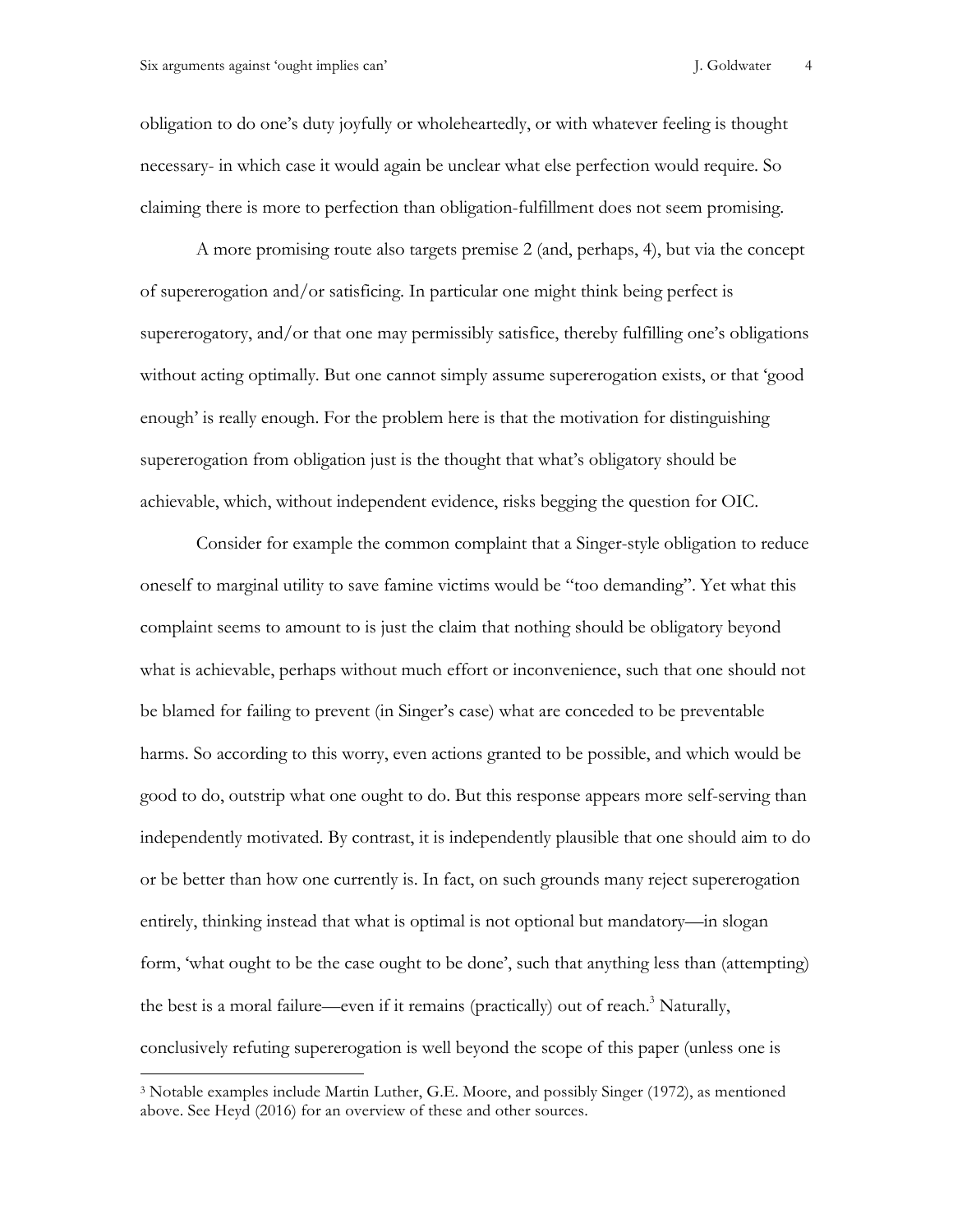willing to accept as decisive Jesus' injunction "be ye therefore perfect"; Matthew 5:48). Still,

and no matter the view's ultimate merits, the mere coherence of denying supererogation,

and/or the moral flawlessness of someone who merely satisfices, shows the achievability of

obligations is not simply a matter of logic or entailment, as OIC has it.

That said, an alternate version of the argument from imperfection works even if

premise 4—that no one can be perfect—is replaced with a weaker 4': someone is necessarily

not perfect.<sup>4</sup> This latter principle is also independently supported by the third argument

against OIC- *the argument from moral dilemmas*.

- 1. A genuine moral dilemma is one in which each choice precludes doing something one otherwise ought to do.
- 2. For a person to be morally perfect he or she cannot face a genuine moral dilemma.
- 3. But it is possible for someone to face a genuine moral dilemma.
- 4. Therefore, someone (who faces a moral dilemma) is necessarily not morally perfect.
- 5. If OIC then anyone can be morally perfect.
- 6. So OIC is false.

There has been some discussion on OIC and dilemmas, so I won't go into great

detail here.<sup>5</sup> Instead I'll simply defend premise 3 (the possibility of dilemmas), about which

one might be skeptical. Yet the skepticism is misguided. For the major moral theories cannot

rule out their existence. Consider the following.

- 1. Utilitarianism cannot rule out the possibility of all available options being suboptimal, harmful, or equally bad.
- 2. Kantian ethics cannot rule out the possibility of a situation in which each choice uses someone as a mere means to an end.
- 3. Virtue theorists explicitly defend the existence of dilemmas to argue against rulebased ethical theories, such as utilitarianism and Kantianism, which according to virtue theorists would make moral decisions algorithmic.<sup>6</sup>
- 4. No other moral theory can rule out the possibility of moral dilemmas.

<sup>&</sup>lt;sup>4</sup> That is, instead of the general claim that nobody can be morally perfect, the revised claim says of someone in a particular scenario that necessarily that someone is not perfect.

<sup>5</sup> See Sinnott-Armstrong (1988), Jacquette (1991), and Hart (1998) on OIC and dilemmas. Murdoch (1970, p. 62) discusses moral perfection in a related context.

<sup>6</sup> See especially Hursthouse (1996) and Annas (2004).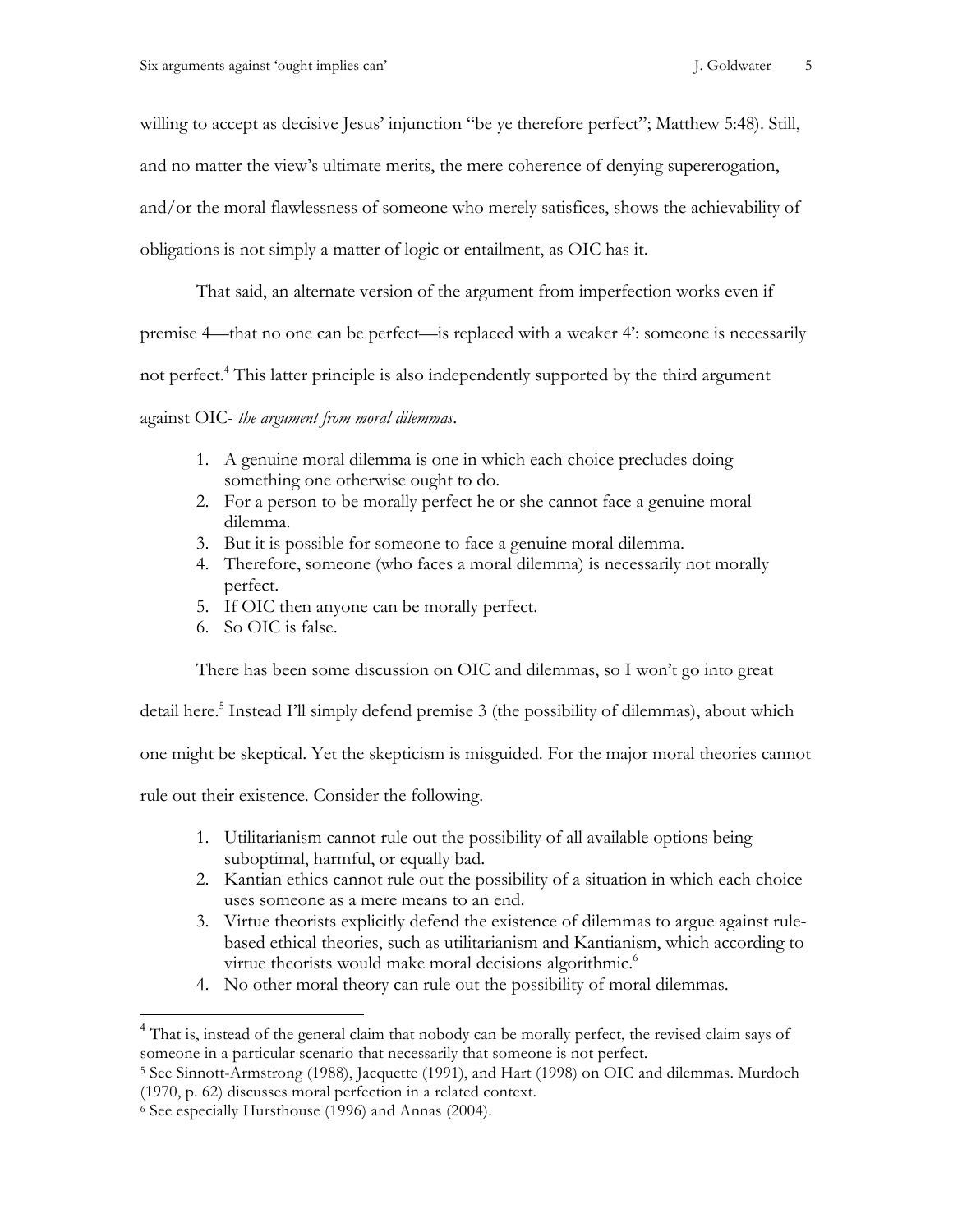Six arguments against 'ought implies can' J. Goldwater 6

5. Therefore a moral dilemma is possible (according to the major moral theories). Still, proponents of these theories might resist. For instance, the Kantian might suggest the appearance of dilemma is an illusion, one that is dispelled by recognizing priority relations between perfect and imperfect duties, say. But this presupposes the dilemma is due to a conflict between acts of different types (e.g. perfect and imperfect duties), which is unnecessary. Instead, dilemmas can be generated simply by taking something otherwise *ultima facie* justified and duplicating the scenario that led to it—coarse examples include two runaway trolleys or two drowning children—or by constructing a scenario in which one of only two choices uses someone as a mere means, after which one replaces the non-meremeans option with a duplicate of the other. One would thereby be equally obliged in incompatible directions, with no possibility of fulfillment or satisfaction.

A similar response also diffuses a possible objection from the utilitarian, who might insist her system cannot yield moral dilemmas: if two acts have equal and greatest utility, the thought goes, then doing either is right, and one may be left undone. But this is not so, simply because doing both would create even more utility. To insist that one ought not to do both because one cannot—or to stipulate that OIC is a built-in constraint on the principle of utility itself—again risks begging the question. Put another way, although one can certainly choose to restrict or index a version of OIC to mean, in effect, 'out of the range of actions possible for an agent, what ought that agent to do?', doing so shields OIC from substantive debate by establishing it by definitional or axiomatic fiat (more on which shortly).

Nor can other major theories rule out moral dilemmas. As mentioned, virtue theorists explicitly defend the existence of dilemmas (as opportunities for mature nonalgorithmic moral judgment). Nor is there reason to think contractarians can generate a guarantee that saves OIC. If anything, contracts seem to generate cases in which OIC fails,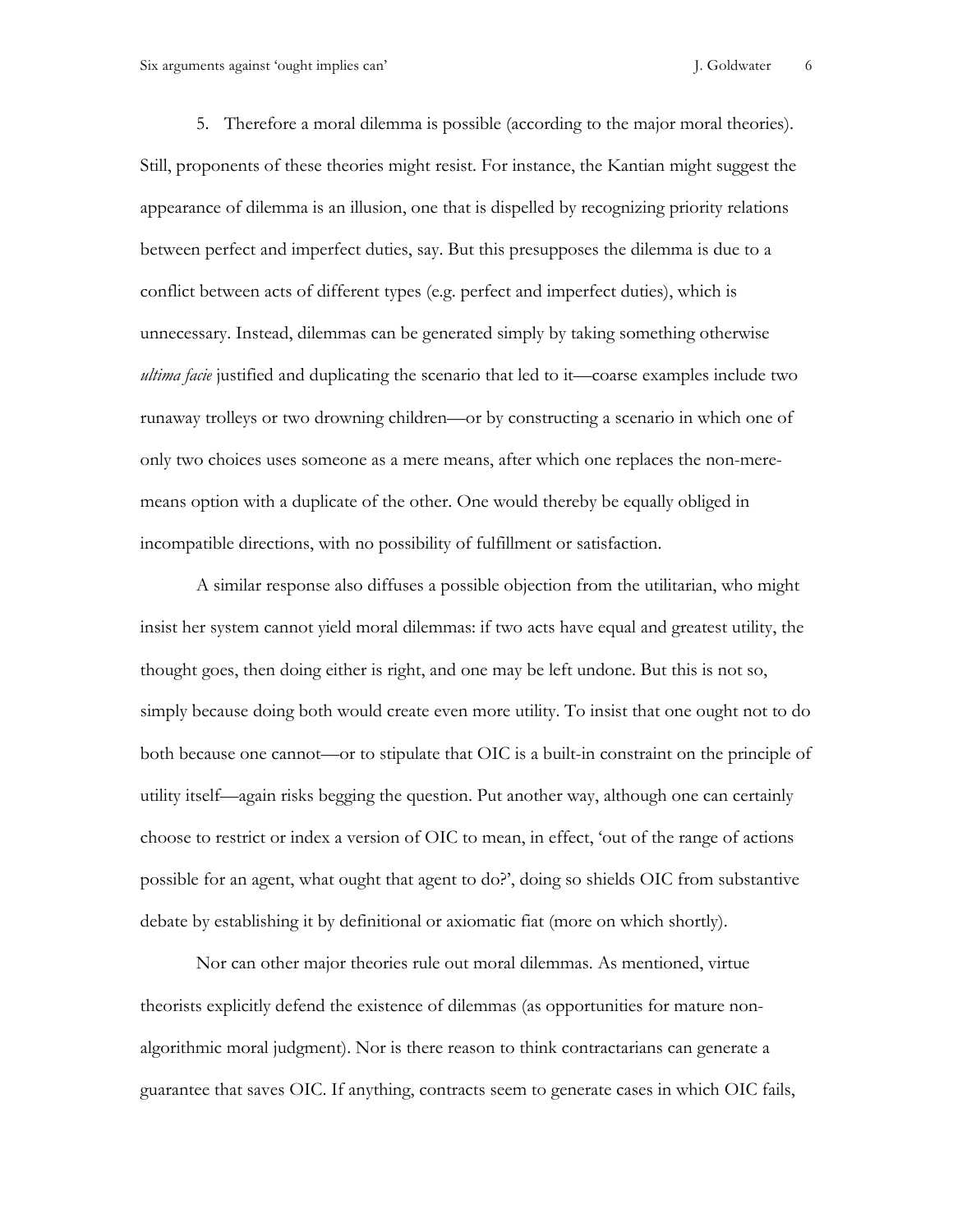insofar as agreeing to a contract incurs an obligation which may (eventually) be impossible to

meet. Whether any other moral theory can rule out dilemmas remains to be seen.

Having defended the possibility of dilemmas I take *the argument from moral dilemmas* to be sound. That said, I grant that the divine command theory might have a unique way out: for if God were to construct the universe so as to ensure that nobody faces a dilemma, the problem may be avoided. Yet the following speaks against that possibility, and provides the

fourth argument against OIC. Call it *the argument from non-design*.

- 1. Moral dilemmas are not logically impossible (they contain no contradiction).
- 2. For moral dilemmas to not be metaphysically possible, all metaphysically possible worlds must be such that none contain moral dilemmas.
- 3. Some metaphysically possible worlds contain moral dilemmas unless all metaphysically possible worlds are designed in such a way as to avoid the possibility of moral dilemmas.
- 4. So only if, necessarily, God exists and designs all possible worlds in such a way as to avoid moral dilemmas are moral dilemmas metaphysically impossible.
- 5. God does not necessarily exist, and/or it is not the case that God designs all possible worlds in such a way as to avoid moral dilemmas.
- 6. So some possible worlds contain moral dilemmas.
- 7. So moral dilemmas are metaphysically possible.
- 8. If OIC moral dilemmas are not metaphysically possible.
- 9. So OIC is false.

Naturally 5 may be the crux. Though space precludes a substantive defense, I'll simply note

that atheists won't need the first disjunct defended, and even theists will likely resist thinking

God restricts or determines the scope of possibility. All the more reason, then, to think

dilemmas possible and OIC false.

 $\overline{a}$ 

Nonetheless, the idea of a world designed with moral achievability in mind connects

up with the fifth argument- *the argument from historical context.*

- 1. OIC is a Kantian claim.<sup>7</sup>
- 2. Kant defends OIC in tandem with three other theses: the perfectibility of the soul, the immortality of the soul, and the existence of God.

<sup>7</sup> Although others (perhaps including pre-Kantian thinkers) endorsed OIC, the typical attribution is to *The Critique of Pure Reason* A807/B835. See Stern (2004) for other supporting passages.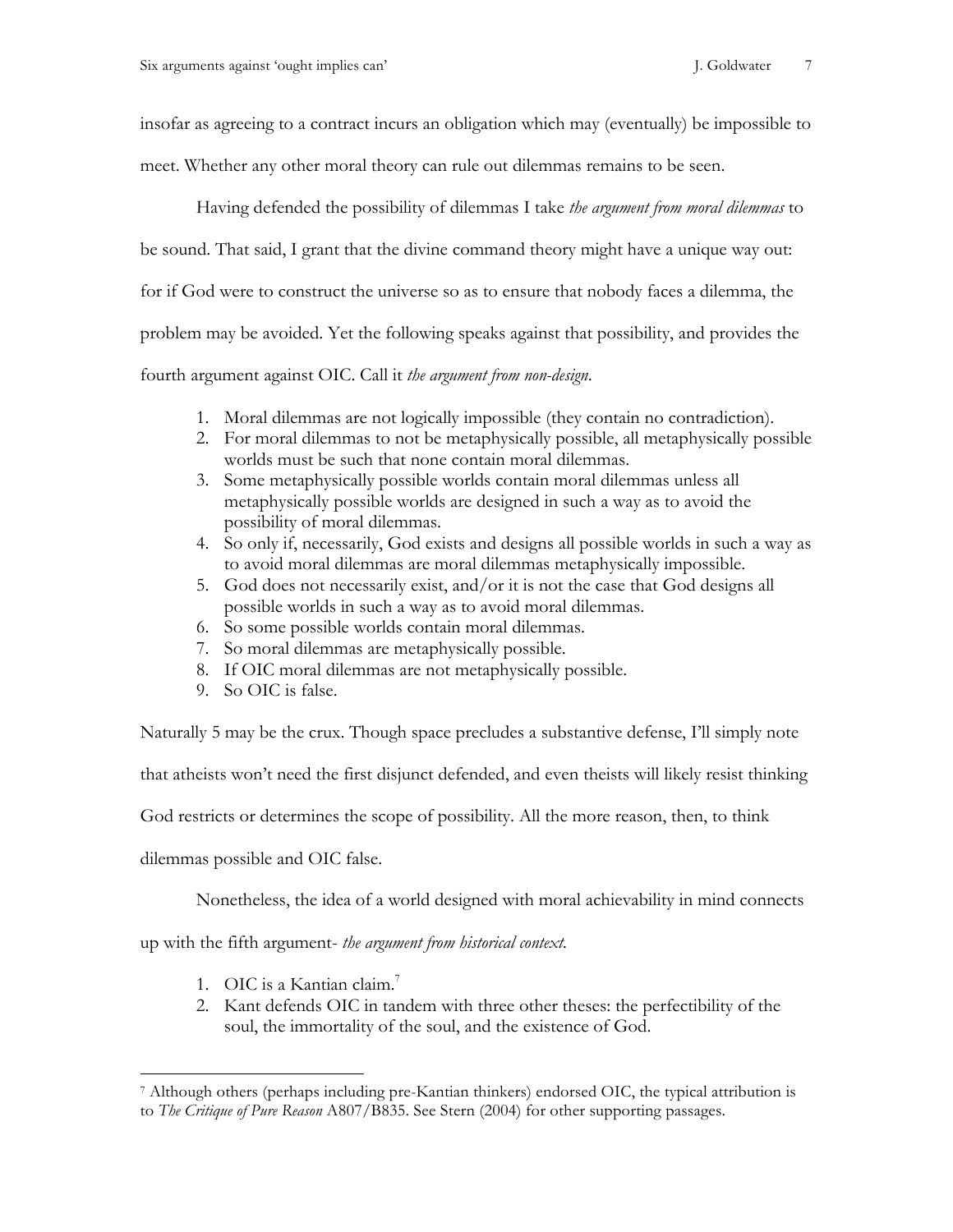- 3. The kingdom of ends is a divinely ordained realm in which immortal and morally perfect agents are perpetually capable of fulfilling moral obligations.
- 4. No moral dilemma is possible in the kingdom of ends.
- 5. In this context/given these assumptions OIC may well be true.
- 6. Without these three postulates, however—the perfectibility of the soul, sufficient time to achieve it (forever), and the divinely established harmony of the moral and agentive—OIC loses the supporting context in which it was initially defended.
- 7. Philosophers who reject the perfectibility and immortality of the soul, and the existence of God, should reject OIC.

A *prima facie* reason to be skeptical is that others have found OIC plausible without (explicitly) considering the Kantian context. While this may be so, it doesn't show that Kantian postulates aren't doing important underlying work. For as just argued, without God to design the world accordingly, general principles I've defended entail that OIC is false, including for the reason that moral imperfection may be unavoidable. So in an oblique way this suggests the intuition that makes OIC plausible—even without *explicitly* invoking Kant just is the Kantian assumption that the soul (or person) is perfectible.

That said, the obvious objection here is that for those who find OIC plausible, what motivates is simply the intuition that in certain cases it seems unreasonable to assign blame beyond what is possible for an agent. But what justifies this intuition? The underlying idea seems to be that an action isn't obligatory unless it's achievable- i.e., 'cannot implies ought not'. But if one's justification for *this* claim isn't simply that moral obligations or perfection should be achievable—claims I have already rejected—what else the justification could be is unclear. Now, perhaps one might think citing cases in which 'cannot' seems to imply 'ought not' does not need further justification. But cases and intuitions are simply not enough herenot only for the usual reason that many will have countervailing intuitions, but because invoking only case-specific intuitions fails to address the broader methodological approach I have also defended, which requires attention to general principles.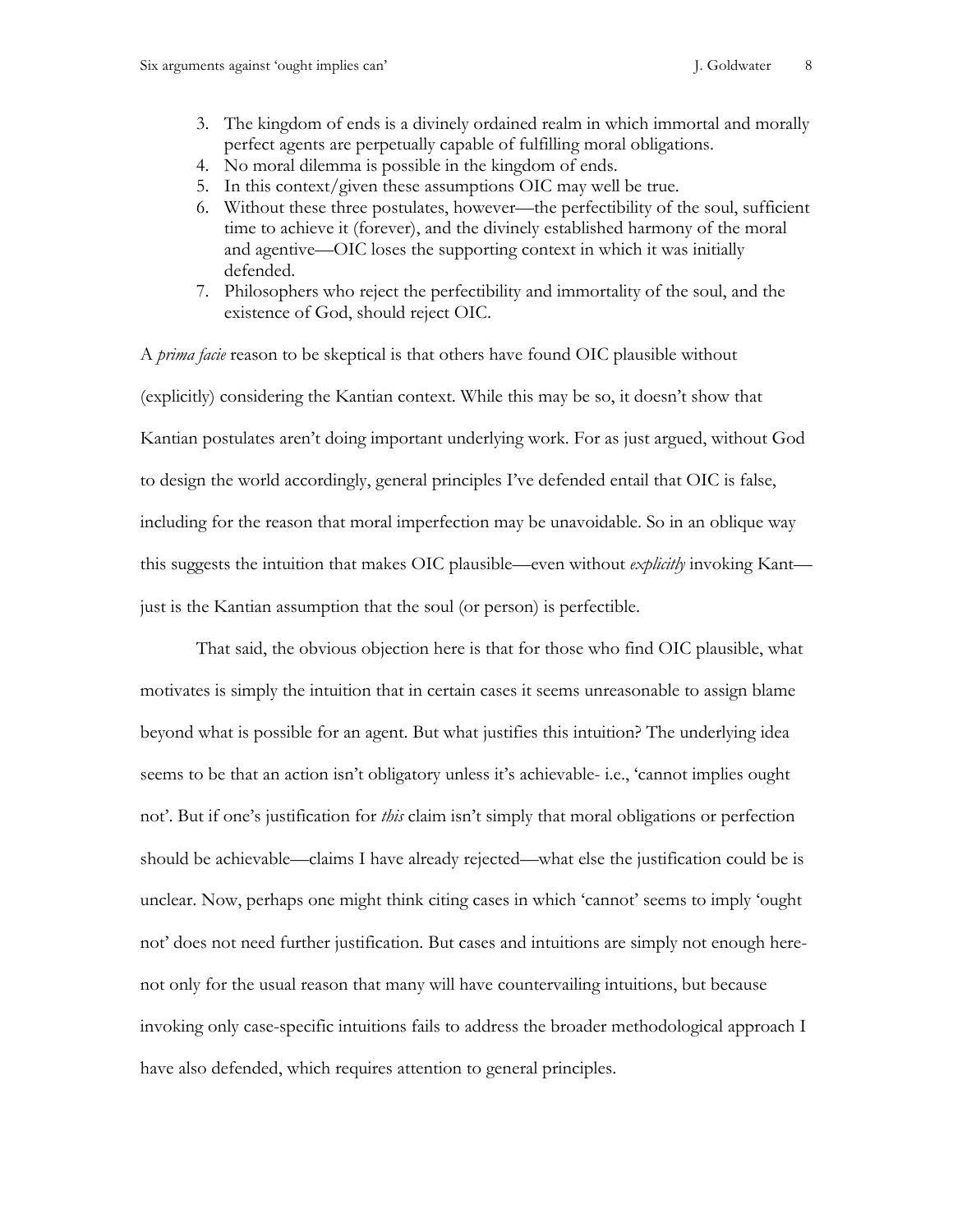A likely response to this challenge is invoking the distinction between theoretical and practical reason, the thought being that theses about God and soul (and, perhaps, entailment relations between domains) can be kept on the theoretical side, while OIC can be supported independently as a feature of practical reason. But in so doing one must be careful to not trivialize OIC (a worry I raised earlier). For if the concern is what an agent ought to do in a practical reasoning scenario, certainly a natural starting point is asking 'of all the actions the agent could possibly perform, which, if any, ought the agent to choose?'. But of course such a question only ranges over what is physically possible for the agent, rendering OIC trivially true. So to be a substantive principle worthy of debate, OIC cannot be interpreted as a domain-restricted thesis starting from what's possible for an agent from the point of view of practical reason- even if it's often useful to do so.

Sixth, and lastly, is *the argument from analogies to other relevant areas of philosophical interest*.

- 1. OIC is analogous to truth-implies-knowability and truth-implies-provability: each takes a human ability (knowing, proving, acting) to be entailed by an objective phenomenon (truth, obligation).
- 2. Truth-implies-knowability is false (we might be "cosmic frogs", i.e., just as frogs are constitutively unable to know truths that we know, so too might we be constitutively unable to know truths a higher being might understand).
- 3. Truth-implies-provability is false (e.g. Gödel 1931).
- 4. So OIC is false.

One skeptical might think "direction of fit" upsets the analogy and weakens the inference: whereas belief and knowledge aim to fit the world, the idea goes, desire and obligation aim to bring the world to them. But if desires and oughts are subjective or constructs, such that the question of what one ought to do is restricted or indexed to what is antecedently possible for the subjective or constructing agent, then OIC is again trivialized. If, however, objectivity is built into obligation as it plausibly is for truth, then it must be thought separate from what we can know or achieve, for the same (or analogous) reasons. Put another way, amongst the reasons to think truth does not imply knowability or provability is there being a